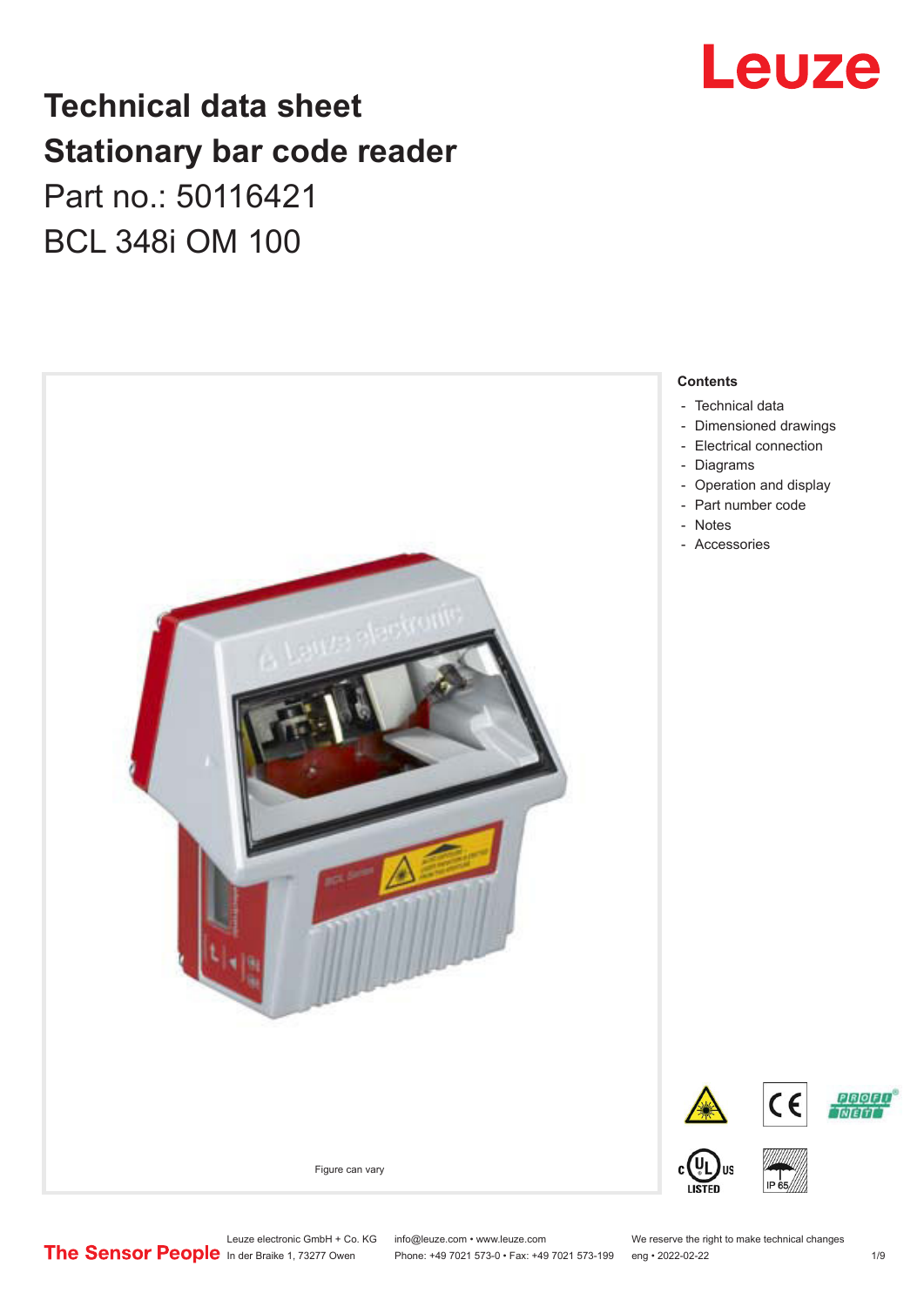### <span id="page-1-0"></span>**Technical data**

# Leuze

| <b>Basic data</b>                          |                                                            |
|--------------------------------------------|------------------------------------------------------------|
| <b>Series</b>                              | <b>BCL 300i</b>                                            |
| <b>Functions</b>                           |                                                            |
| <b>Functions</b>                           | Alignment mode                                             |
|                                            | AutoConfig                                                 |
|                                            | AutoControl                                                |
|                                            | AutoReflAct                                                |
|                                            | Code fragment technology                                   |
|                                            | <b>LED</b> indicator                                       |
|                                            | Reference code comparison                                  |
| <b>Characteristic parameters</b>           |                                                            |
| <b>MTTF</b>                                | 110 years                                                  |
| <b>Read data</b>                           |                                                            |
| Code types, readable                       | 2/5 Interleaved                                            |
|                                            | Codabar                                                    |
|                                            | Code 128                                                   |
|                                            | Code 39                                                    |
|                                            | Code 93                                                    |
|                                            | <b>EAN 8/13</b>                                            |
|                                            | GS1 Databar Expanded                                       |
|                                            | <b>GS1 Databar Limited</b>                                 |
|                                            | <b>GS1 Databar Omnidirectional</b>                         |
|                                            | <b>UPC</b>                                                 |
| Scanning rate, typical                     | $1,000$ scans/s                                            |
| Bar codes per reading gate, max.<br>number | 64 Piece(s)                                                |
| <b>Optical data</b>                        |                                                            |
| <b>Reading distance</b>                    | 40  300 mm                                                 |
| <b>Light source</b>                        | Laser, Red                                                 |
| Wavelength                                 | 655 nm                                                     |
| Laser class                                | 1, IEC/EN 60825-1:2014                                     |
| <b>Transmitted-signal shape</b>            | Continuous                                                 |
| <b>Modulus size</b>                        | $0.20.5$ mm                                                |
| <b>Reading method</b>                      | Oscillating-mirror scanner                                 |
| <b>Beam deflection</b>                     | Via rotating polygon wheel + stepping<br>motor with mirror |
| Light beam exit                            | Zero position at side at angle less than<br>$90^{\circ}$   |
| <b>Oscillating mirror frequency</b>        | 10 Hz                                                      |
| Max. swivel angle                          | $20^{\circ}$                                               |
| <b>Electrical data</b>                     |                                                            |

| <b>Profinet</b>                           |                                                                                    |
|-------------------------------------------|------------------------------------------------------------------------------------|
| <b>Function</b>                           | Process                                                                            |
| <b>Conformance class</b>                  | B                                                                                  |
| Protocol                                  | <b>PROFINET RT</b>                                                                 |
| <b>Switch functionality</b>               | Integrated                                                                         |
| <b>Transmission speed</b>                 | 10 Mbit/s                                                                          |
|                                           | 100 Mbit/s                                                                         |
|                                           |                                                                                    |
| <b>Service interface</b>                  |                                                                                    |
| <b>Type</b>                               | USB20                                                                              |
|                                           |                                                                                    |
| <b>USB</b>                                |                                                                                    |
| <b>Function</b>                           | Configuration via software                                                         |
|                                           | Service                                                                            |
|                                           |                                                                                    |
| <b>Connection</b>                         |                                                                                    |
| <b>Number of connections</b>              | 1 Piece(s)                                                                         |
|                                           |                                                                                    |
| <b>Connection 1</b>                       |                                                                                    |
| <b>Function</b>                           | <b>BUS IN</b>                                                                      |
|                                           | Connection to device                                                               |
|                                           | Data interface                                                                     |
|                                           | PWR / SW IN / OUT                                                                  |
|                                           | Service interface                                                                  |
| Type of connection                        | Plug connector, It is essential to use a<br>connection unit when commissioning the |
|                                           | device.                                                                            |
| No. of pins                               | $32 - pin$                                                                         |
|                                           |                                                                                    |
| <b>Type</b>                               | Male                                                                               |
|                                           |                                                                                    |
| <b>Mechanical data</b>                    |                                                                                    |
| Design                                    | Cubic                                                                              |
| Dimension (W x H x L)                     | 125 mm x 58 mm x 110 mm                                                            |
| <b>Housing material</b>                   | Metal                                                                              |
| <b>Metal housing</b>                      | Diecast aluminum                                                                   |
| Lens cover material                       | Glass                                                                              |
| Net weight                                | 580 g                                                                              |
| <b>Housing color</b>                      | Red                                                                                |
|                                           | Silver                                                                             |
| <b>Type of fastening</b>                  | Dovetail grooves                                                                   |
|                                           | Fastening on back                                                                  |
|                                           | Via optional mounting device                                                       |
|                                           |                                                                                    |
| <b>Operation and display</b>              |                                                                                    |
| Type of display                           | <b>LED</b>                                                                         |
| <b>Number of LEDs</b>                     | 2 Piece(s)                                                                         |
| Type of configuration                     | Via web browser                                                                    |
| <b>Environmental data</b>                 |                                                                                    |
|                                           |                                                                                    |
| Ambient temperature, operation            | 040 °C                                                                             |
| Ambient temperature, storage              | $-20$ 70 °C                                                                        |
| <b>Relative humidity (non-condensing)</b> | 090%                                                                               |
|                                           |                                                                                    |
|                                           |                                                                                    |

#### **Interface**

**Performance data Supply voltage U<sub>B</sub>** 

**Inputs/outputs selectable**

**Power consumption, max.** 9 W

**Output current, max.** 60 mA **Number of inputs/outputs selectable** 2 Piece(s) **Input current, max.** 8 mA

Type **PROFINET** 

18 ... 30 V, DC

Leuze electronic GmbH + Co. KG info@leuze.com • www.leuze.com Media 1, 73277 Owen Phone: +49 7021 573-0 • Fax: +49 7021 573-199 eng • 2022-02-22

**Protective circuit** Polarity reversal protection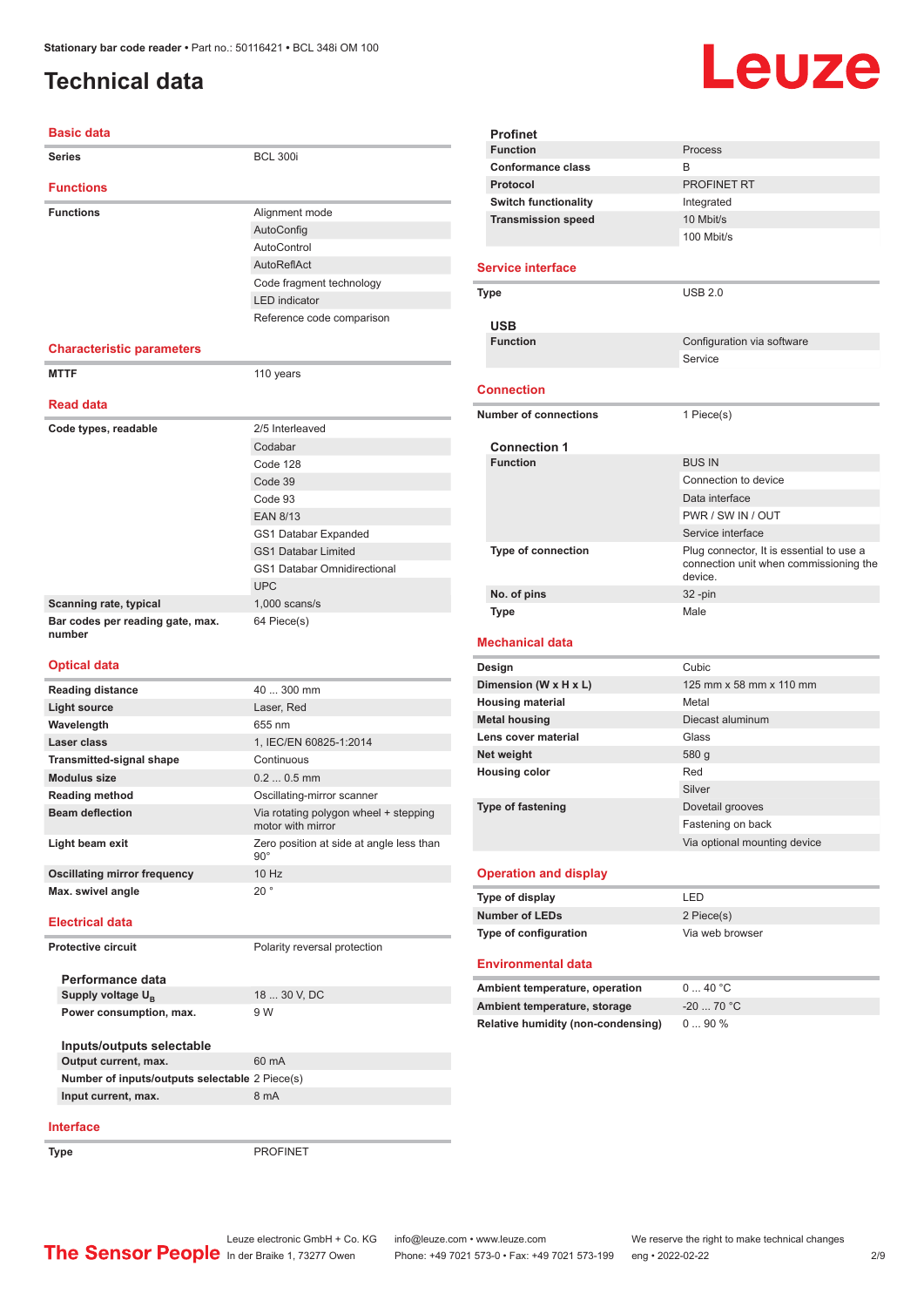### <span id="page-2-0"></span>**Technical data**

# Leuze

#### **Certifications**

| Degree of protection                                               | IP 65                    |
|--------------------------------------------------------------------|--------------------------|
| <b>Protection class</b>                                            | Ш                        |
| <b>Certifications</b>                                              | c UL US                  |
| Test procedure for EMC in accordance                               | EN 55022                 |
| with standard                                                      | EN 61000-4-2, -3, -4, -6 |
| Test procedure for shock in<br>accordance with standard            | IEC 60068-2-27, test Ea  |
| Test procedure for continuous shock<br>in accordance with standard | IEC 60068-2-29, test Eb  |
| Test procedure for vibration in<br>accordance with standard        | IEC 60068-2-6, test Fc   |

#### **Classification**

| <b>Customs tariff number</b> | 84719000 |
|------------------------------|----------|
| <b>ECLASS 5.1.4</b>          | 27280102 |
| <b>ECLASS 8.0</b>            | 27280102 |
| <b>ECLASS 9.0</b>            | 27280102 |
| ECLASS 10.0                  | 27280102 |
| <b>ECLASS 11.0</b>           | 27280102 |
| ECLASS 12.0                  | 27280102 |
| <b>ETIM 5.0</b>              | EC002550 |
| <b>ETIM 6.0</b>              | EC002550 |
| <b>ETIM 7.0</b>              | EC002550 |

### **Dimensioned drawings**

All dimensions in millimeters









- B Swivel angle of the laser beam: ± 20 °
- C Deflection angle of the laser beam:  $\pm$  30 $^{\circ}$
- D M4 thread (5 deep)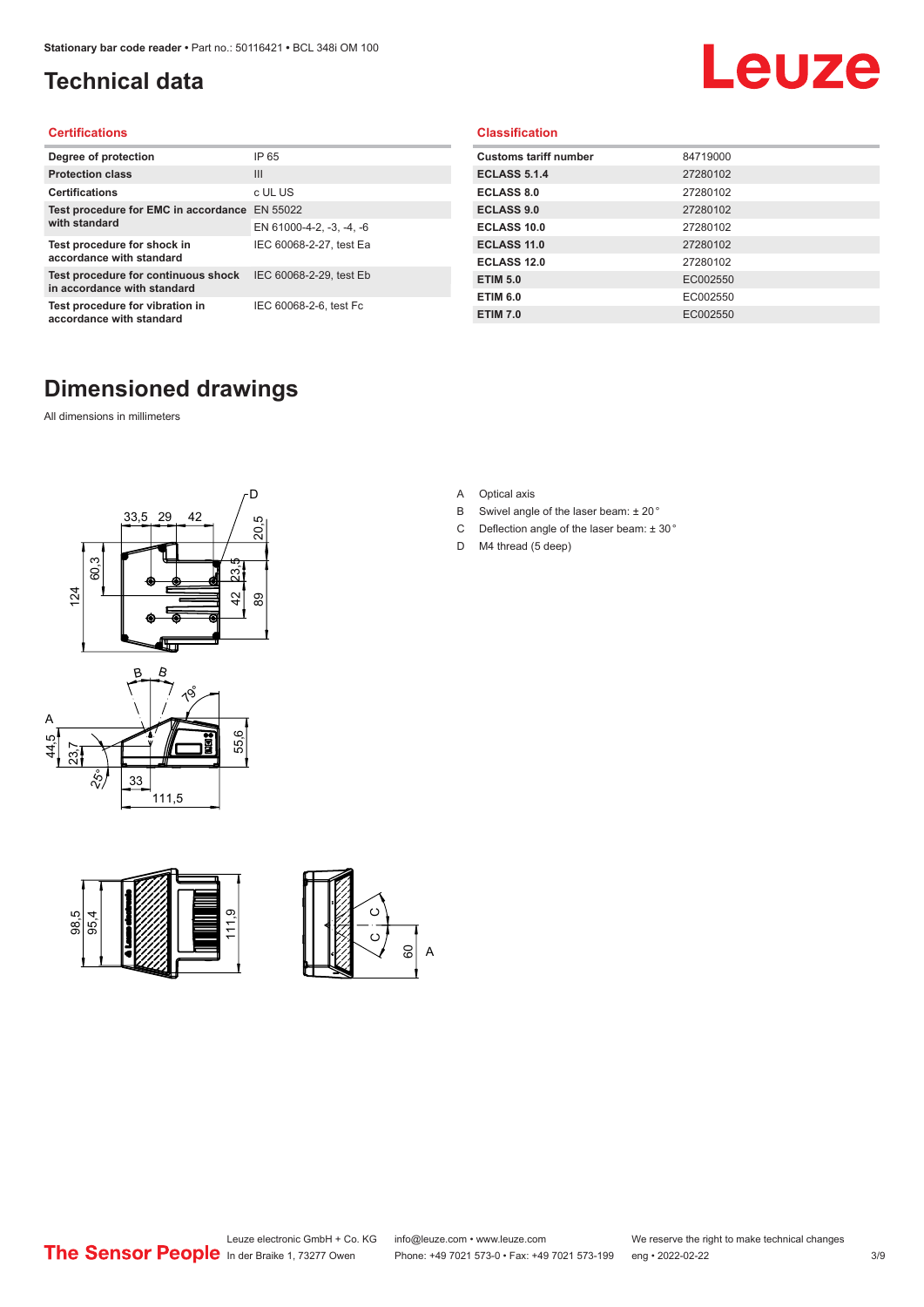### <span id="page-3-0"></span>**Electrical connection**

## Leuze

#### **Connection 1**

| <b>Function</b>           | <b>BUS IN</b>                                                              |
|---------------------------|----------------------------------------------------------------------------|
|                           | Connection to device                                                       |
|                           | Data interface                                                             |
|                           | PWR / SW IN / OUT                                                          |
|                           | Service interface                                                          |
| <b>Type of connection</b> | Plug connector                                                             |
| <b>Type of connection</b> | It is essential to use a connection unit when<br>commissioning the device. |
| No. of pins               | $32 - pin$                                                                 |
| <b>Type</b>               | Male                                                                       |

### **Diagrams**

#### Reading field curve



x Reading field distance [mm]

y Reading field width [mm]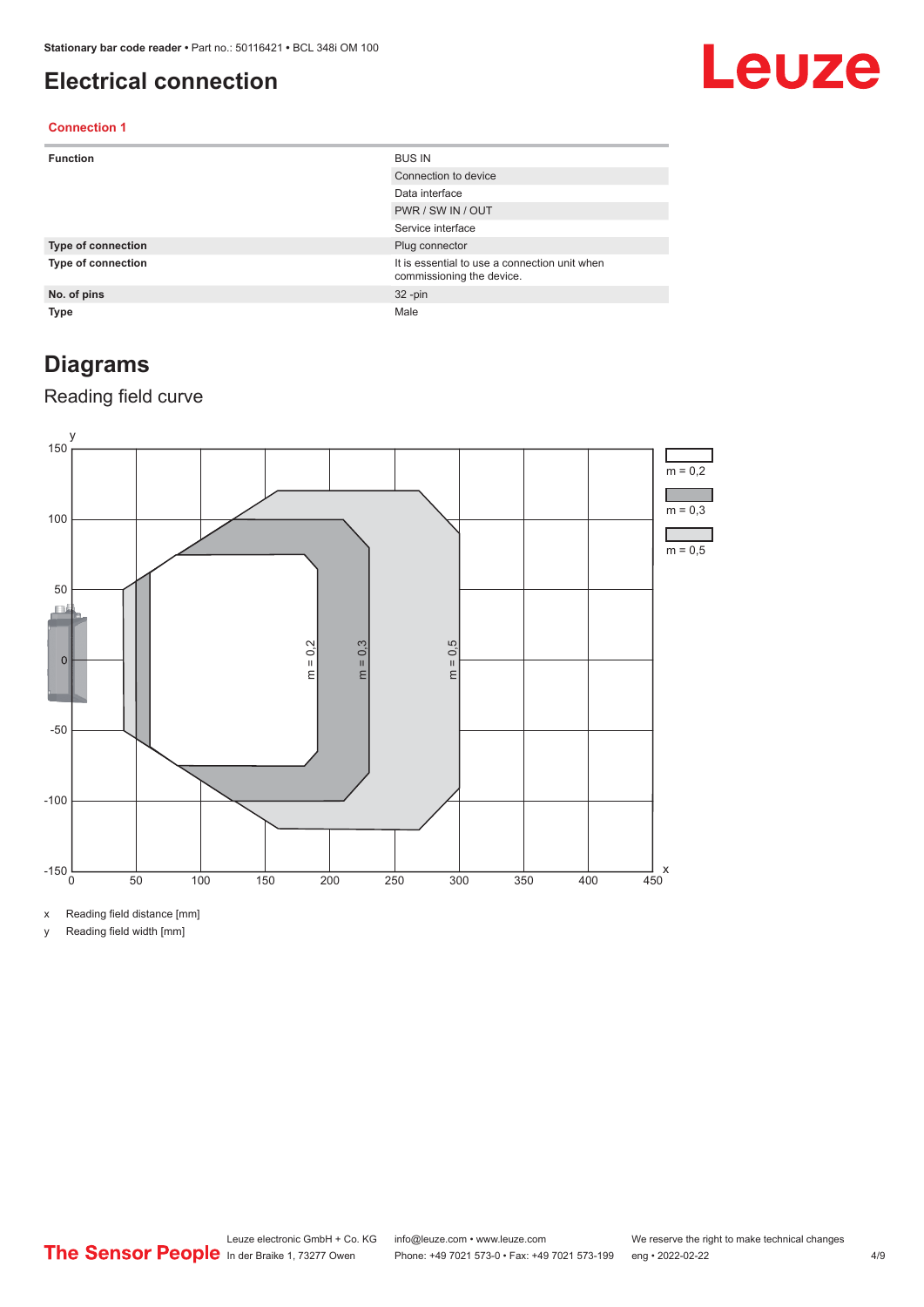### <span id="page-4-0"></span>**Diagrams**

### Lateral reading field curve



### **Operation and display**

|                | <b>LED</b><br><b>Display</b> |                                       | <b>Meaning</b>                  |
|----------------|------------------------------|---------------------------------------|---------------------------------|
| 4              | <b>PWR</b>                   | Green, flashing                       | Device ok, initialization phase |
|                |                              | Green, continuous light               | Device OK                       |
|                |                              | Green, briefly off - on               | Reading successful              |
|                |                              | green, briefly off - briefly red - on | Reading not successful          |
|                |                              | Orange, continuous light              | Service mode                    |
|                |                              | Red, flashing                         | Device OK, warning set          |
|                |                              | Red, continuous light                 | Error, device error             |
| $\overline{2}$ | <b>BUS</b>                   | Green, flashing                       | Initialization                  |
|                |                              | Green, continuous light               | Bus operation ok                |
|                |                              | Red, flashing                         | Communication error             |
|                |                              | Red, continuous light                 | <b>Bus error</b>                |

## Leuze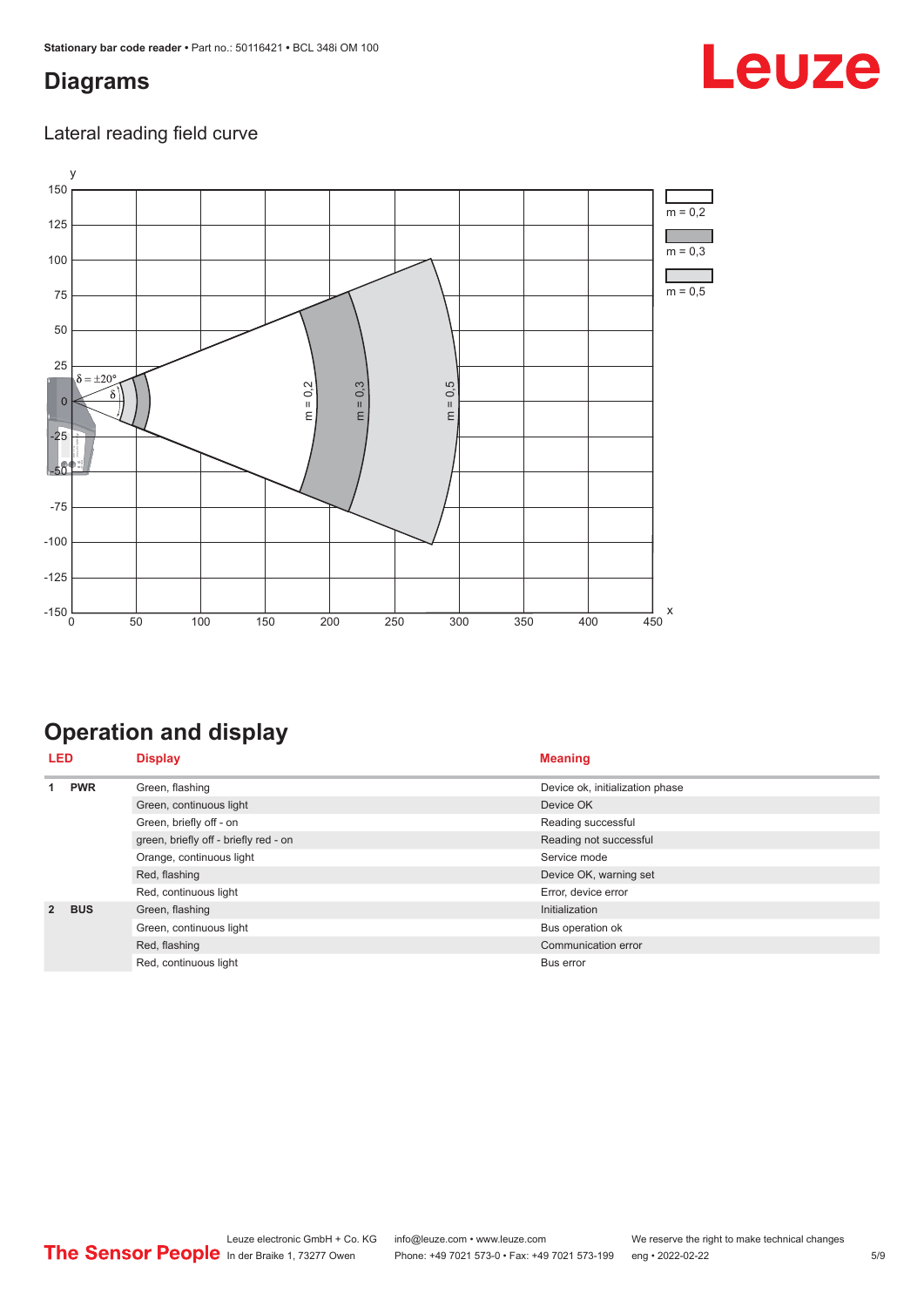### <span id="page-5-0"></span>**Part number code**

Part designation: **BCL XXXX YYZ AAA BB CCCC**



| <b>BCL</b>  | <b>Operating principle</b><br>BCL: bar code reader                                                                                                                                                                                       |
|-------------|------------------------------------------------------------------------------------------------------------------------------------------------------------------------------------------------------------------------------------------|
| <b>XXXX</b> | Series/interface (integrated fieldbus technology)<br>300i: RS 232 / RS 422 (stand-alone)<br>301i: RS 485 (multiNet slave)<br>304i: PROFIBUS DP<br>308i: EtherNet TCP/IP, UDP<br>338i: EtherCAT<br>348i: PROFINET RT<br>358i: EtherNet/IP |
| YY          | <b>Scanning principle</b><br>S: line scanner (single line)<br>R1: line scanner (raster)<br>O: oscillating-mirror scanner (oscillating mirror)                                                                                            |
| z           | <b>Optics</b><br>N: High Density (close)<br>M: Medium Density (medium distance)<br>F: Low Density (remote)<br>L: Long Range (very large distances)<br>J: ink-jet (depending on the application)                                          |
| <b>AAA</b>  | <b>Beam exit</b><br>100: lateral<br>102: front                                                                                                                                                                                           |
| <b>BB</b>   | Special equipment<br>D: With display<br>H: With heating<br>DH: optionally with display and heating<br>P: plastic exit window                                                                                                             |
| CCCC        | <b>Functions</b><br>F007: optimized process data structure                                                                                                                                                                               |
| <b>Note</b> |                                                                                                                                                                                                                                          |



 $\%$  A list with all available device types can be found on the Leuze website at www.leuze.com.

### **Notes**

**Observe intended use!** Λ  $\%$  This product is not a safety sensor and is not intended as personnel protection.  $\%$  The product may only be put into operation by competent persons.  $\%$  Only use the product in accordance with its intended use.

| <b>ATTENTION! LASER RADIATION - CLASS 1 LASER PRODUCT</b>                                                                                                                                                                                                  |
|------------------------------------------------------------------------------------------------------------------------------------------------------------------------------------------------------------------------------------------------------------|
| The device satisfies the requirements of IEC/EN 60825-1:2014 safety requlations for a product of laser class 1 and complies with 21 CFR 1040.10 except<br>for conformance with IEC 60825-1 Ed. 3., as described in Laser Notice No. 56, dated May 8, 2019. |
| $\&$ Observe the applicable statutory and local laser protection requisitions.                                                                                                                                                                             |
| $\%$ The device must not be tampered with and must not be changed in any way.<br>There are no user-serviceable parts inside the device.<br>Repairs must only be performed by Leuze electronic GmbH + Co. KG.                                               |
|                                                                                                                                                                                                                                                            |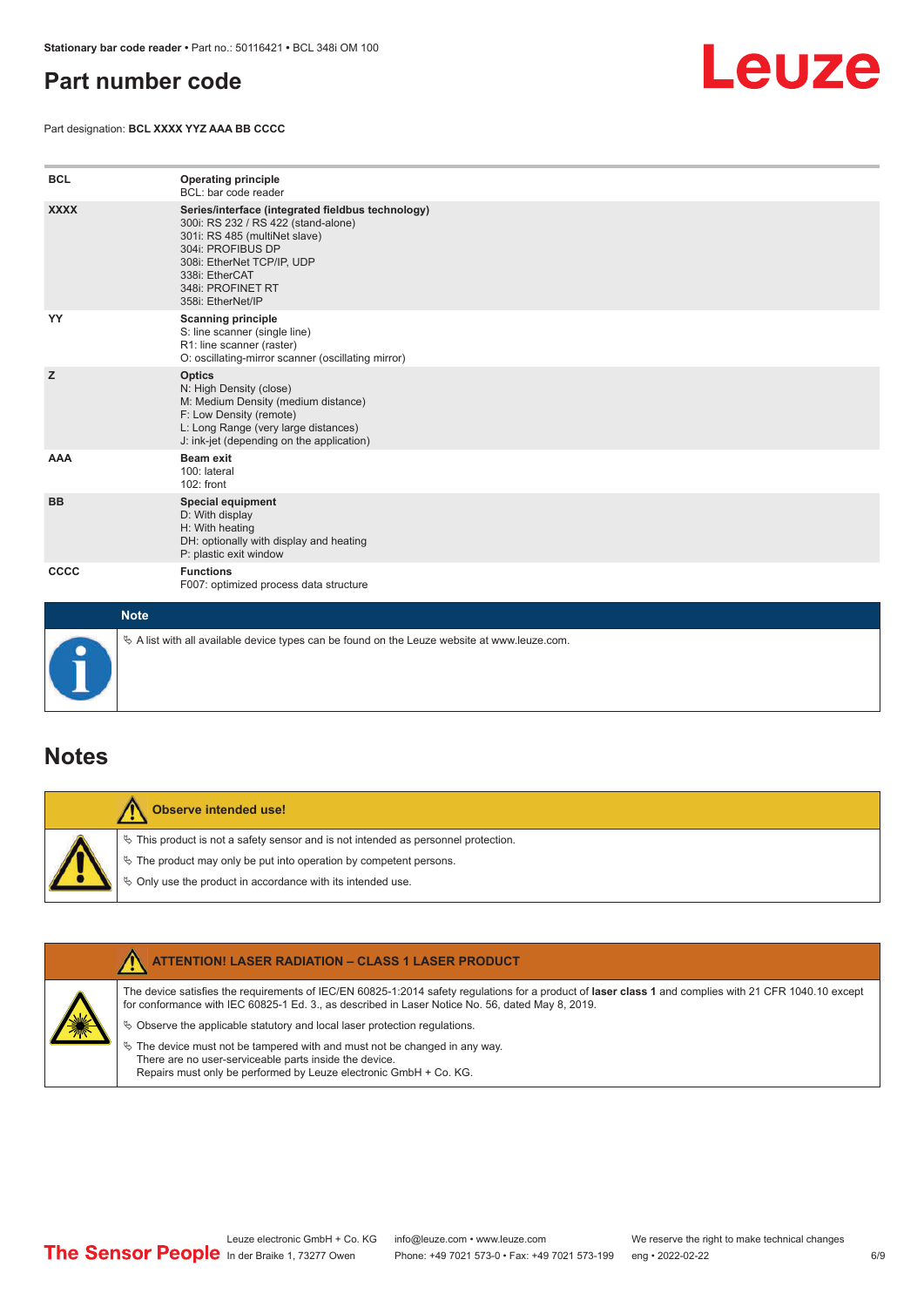### **Accessories**

# Leuze

### Connection technology - Connection cables

|     | Part no. | <b>Designation</b>      | <b>Article</b>   | <b>Description</b>                                                                                                                                                                            |
|-----|----------|-------------------------|------------------|-----------------------------------------------------------------------------------------------------------------------------------------------------------------------------------------------|
| WIL | 50132079 | KD U-M12-5A-V1-<br>050  | Connection cable | Connection 1: Connector, M12, Axial, Female, A-coded, 5-pin<br>Connection 2: Open end<br>Shielded: No<br>Cable length: 5,000 mm<br>Sheathing material: PVC                                    |
|     | 50135074 | KS ET-M12-4A-P7-<br>050 | Connection cable | Suitable for interface: Ethernet<br>Connection 1: Connector, M12, Axial, Male, D-coded, 4-pin<br>Connection 2: Open end<br>Shielded: Yes<br>Cable length: 5,000 mm<br>Sheathing material: PUR |

### Connection technology - Interconnection cables

|   |            | Part no. | <b>Designation</b>                     | <b>Article</b>        | <b>Description</b>                                                                                                                                                                                                               |
|---|------------|----------|----------------------------------------|-----------------------|----------------------------------------------------------------------------------------------------------------------------------------------------------------------------------------------------------------------------------|
| 鄲 | $\Box$     | 50117011 | <b>KB USB A - USB</b><br>miniB         | Service line          | Suitable for interface: USB<br>Connection 1: USB<br>Connection 2: USB<br>Shielded: Yes<br>Cable length: 1,500 mm<br>Sheathing material: PVC                                                                                      |
|   |            | 50137078 | <b>KSS ET-M12-4A-</b><br>M12-4A-P7-050 | Interconnection cable | Suitable for interface: Ethernet<br>Connection 1: Connector, M12, Axial, Male, D-coded, 4-pin<br>Connection 2: Connector, M12, Axial, Male, D-coded, 4-pin<br>Shielded: Yes<br>Cable length: 5,000 mm<br>Sheathing material: PUR |
|   | ti<br>Ultr | 50135081 | <b>KSS ET-M12-4A-</b><br>RJ45-A-P7-050 | Interconnection cable | Suitable for interface: Ethernet<br>Connection 1: Connector, M12, Axial, Male, D-coded, 4-pin<br>Connection 2: RJ45<br>Shielded: Yes<br>Cable length: 5,000 mm<br>Sheathing material: PUR                                        |

### Connection technology - Connection boxes

| Part no.   | <b>Designation</b> | <b>Article</b>  | <b>Description</b>                                                                                                                               |
|------------|--------------------|-----------------|--------------------------------------------------------------------------------------------------------------------------------------------------|
| 50131256 * | ME 348 103         | Connection unit | Suitable for: BCL 348i<br>Suitable for interface: PROFINET<br>Number of connections: 4 Piece(s)<br>Connection: Cable with connector, M12, 900 mm |
| 50131259 * | ME 348 104         | Connection unit | Suitable for: BCL 348i<br>Suitable for interface: PROFINET<br>Number of connections: 5 Piece(s)<br>Connection: Cable with connector, M12, 900 mm |
| 50131258 * | ME 348 214         | Connection unit | Suitable for: BCL 348i<br>Suitable for interface: PROFINET<br>Number of connections: 5 Piece(s)<br>Connection: Cable with connector, M12, 600 mm |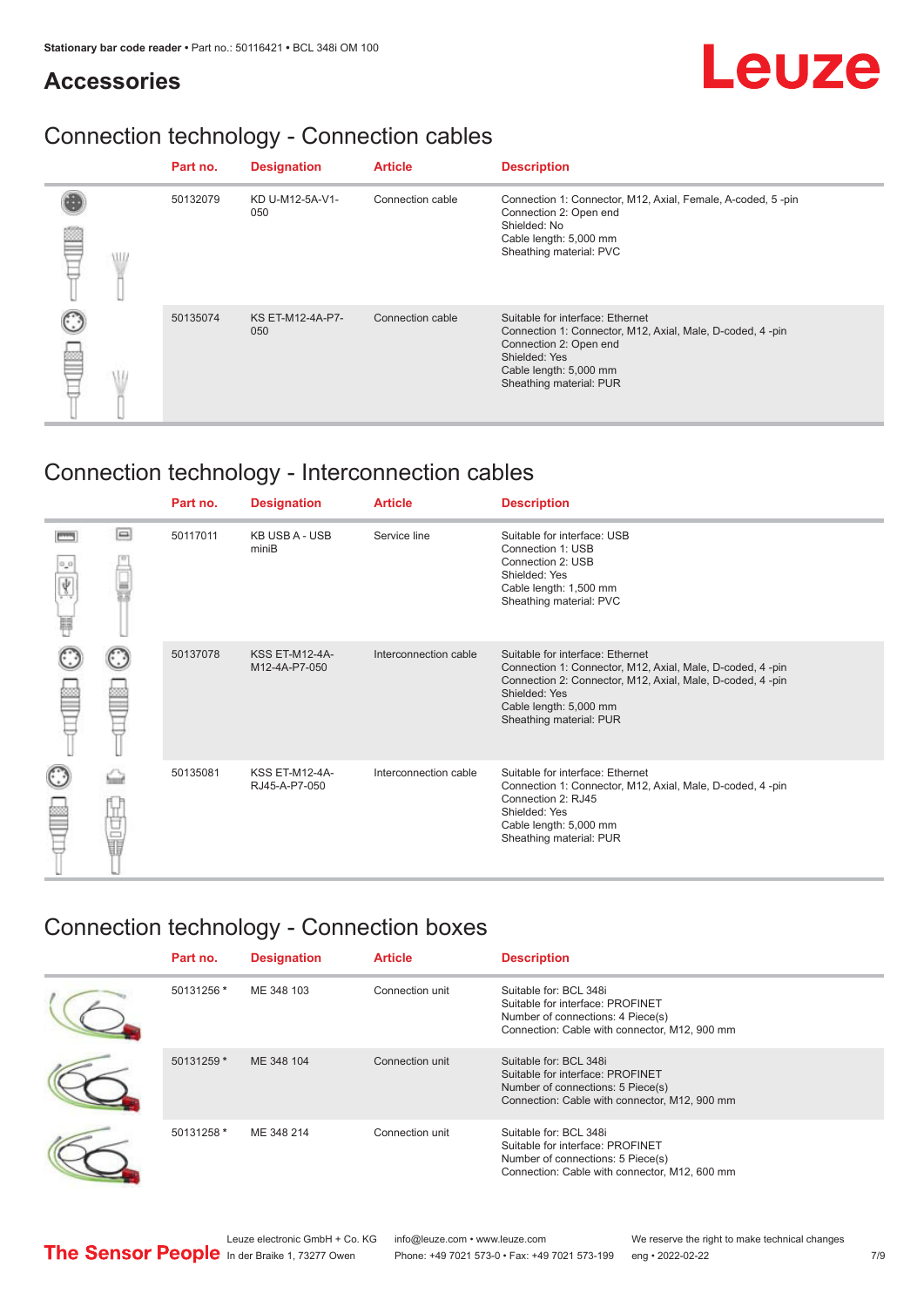# Leuze

### **Accessories**

| Part no.   | <b>Designation</b> | <b>Article</b>  | <b>Description</b>                                                                                                                      |
|------------|--------------------|-----------------|-----------------------------------------------------------------------------------------------------------------------------------------|
| 50116467 * | MK 348             | Connection unit | Suitable for: BCL 348i, BPS 348i<br>Suitable for interface: PROFINET<br>Number of connections: 4 Piece(s)<br>Connection: Terminal       |
| 50116471 * | MS 348             | Connection unit | Suitable for: BCL 348i, BPS 348i<br>Suitable for interface: PROFINET<br>Number of connections: 4 Piece(s)<br>Connection: Connector, M12 |

\* Necessary accessories, please order separately

### Mounting technology - Mounting brackets

|             | Part no. | <b>Designation</b> | <b>Article</b>  | <b>Description</b>                                                                                                                                                                            |
|-------------|----------|--------------------|-----------------|-----------------------------------------------------------------------------------------------------------------------------------------------------------------------------------------------|
| <b>Call</b> | 50121433 | BT 300 W           | Mounting device | Design of mounting device: Angle, L-shape<br>Fastening, at system: Through-hole mounting<br>Mounting bracket, at device: Screw type<br>Type of mounting device: Adjustable<br>Material: Metal |

### Mounting technology - Rod mounts

| Part no. | <b>Designation</b> | <b>Article</b>  | <b>Description</b>                                                                                                                                                                                                                                                |
|----------|--------------------|-----------------|-------------------------------------------------------------------------------------------------------------------------------------------------------------------------------------------------------------------------------------------------------------------|
| 50121435 | $BT 56 - 1$        | Mounting device | Functions: Static applications<br>Design of mounting device: Mounting system<br>Fastening, at system: For 12 mm rod, For 14 mm rod, For 16 mm rod<br>Mounting bracket, at device: Clampable<br>Material: Metal<br>Tightening torque of the clamping jaws: $8 N·m$ |

### Mounting technology - Other

| Part no. | <b>Designation</b> | <b>Article</b>  | <b>Description</b>                                                                                                                                 |
|----------|--------------------|-----------------|----------------------------------------------------------------------------------------------------------------------------------------------------|
| 50124941 | <b>BTU 0300M-W</b> | Mounting device | Fastening, at system: Through-hole mounting<br>Mounting bracket, at device: Clampable, Groove mounting, Suited for M4<br>screws<br>Material: Metal |